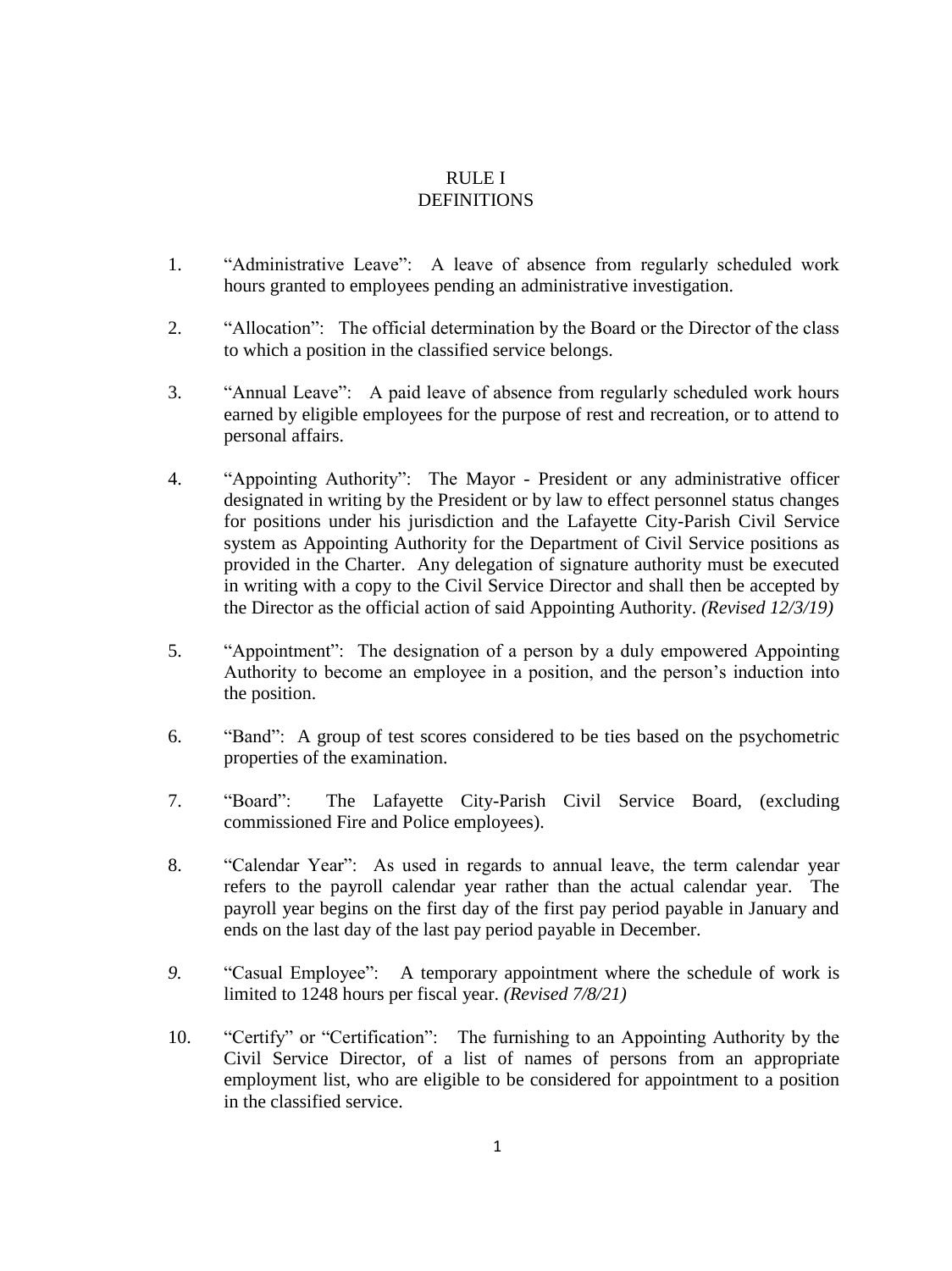- 11. "Certification After Probation": Official notice by an Appointing Authority that an employee has satisfactorily completed his working test period.
- 12. "Charter": The home rule charter for the Lafayette City-Parish Consolidated Government effective June 3, 1996.
- 13. "Civil Service Board": The Lafayette City-Parish Civil Service Board.
- 14. "Class" or "Class of Position": A definitely recognized kind of employment in the classified service, designated to embrace positions that are so nearly alike in the essential character of their duties, responsibilities, and consequent qualification requirements, that they can fairly and equitably be treated alike under like conditions for all personnel purposes. (Revised 5/8/14)
- 15. "Classification Plan": All the classes of positions established for the classified service.
- 16. "Classified Position": Any position in the service that is subject to the Civil Service requirements as contained in the Lafayette City-Parish Consolidated Government Charter, and applies to every position in the service that is not expressly unclassified by said Charter.
- 17. "Classified Service": Every appointive office and position of trust or employment in the City-Parish Consolidated Government which has as its primary duty one (1) of the functions specifically set forth to be included in the classified service by the provisions of the Lafayette City-Parish Consolidated Government Charter. All current employees of the Lafayette City-Parish Consolidated Government who were continuously employed by the City of Lafayette and were members of the City of Lafayette Municipal Civil Service System immediately prior to June 3, 1996, or who were continuously employed by the Parish of Lafayette and were members of the Parish of Lafayette Classified Personnel System immediately prior to June 3, 1996, and who have been continuously employed since June 3, 1996 by the Lafayette City-Parish Consolidated Government shall be deemed to be members of the classified service of the Lafayette City-Parish Consolidated Government Civil Service System and shall be entitled to retain all rights, privileges, and benefits earned, including, but not limited to, seniority arising from continuous time served in a class or position held while employed by the City of Lafayette and/or the Parish of Lafayette prior to June 3, 1996. Revised Effective 12/18/00.
- 18. "Continuous Service": An employee's uninterrupted classified and regular unclassified service from the most recent date of employment. Service shall not be interrupted by leave of absence of thirty (30) days or less. Service dates shall be adjusted by the total period of any layoff or leave of absence without pay in excess of thirty (30) days.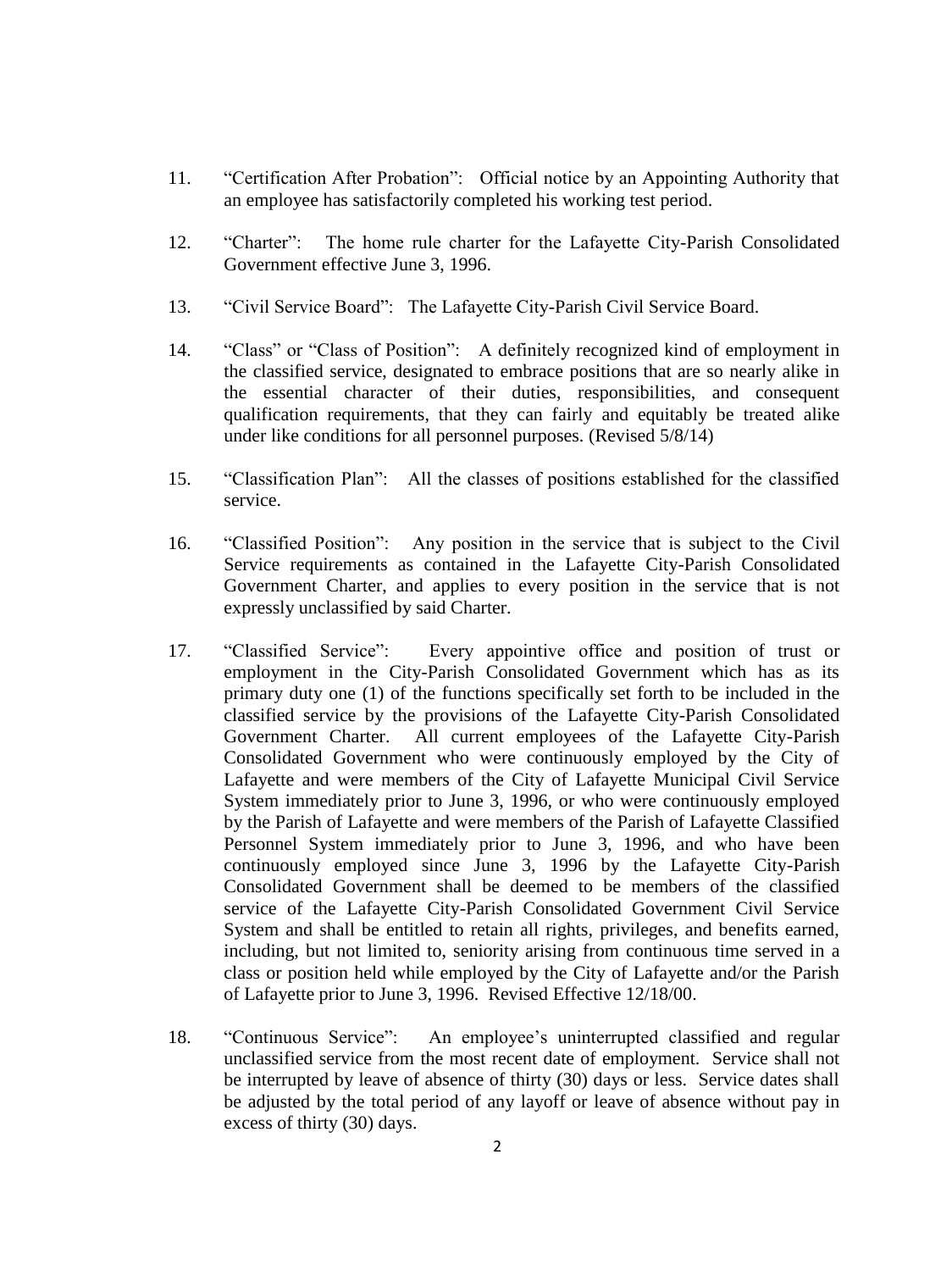- 19. "Demotion": A change of an employee in the classified service from a position of one class to a position of another class for which a lower minimum rate of pay is prescribed. (Revised 3/2/2010)
- 20. "Department Head": The Director of any Department appointed by and subject to the direction of the President in accordance with the Charter.
- 21. "Department Service": Employment in the public service offered and performed separately by the City-Parish Departments.
- 22. "Departments": Public Works, Administrative Services, Utilities, Parks and Recreation, Planning, Zoning & Codes, Finance, President's Office, Community Development, Civil Service, Police\* and Fire\*, or any other unit established by reorganization under the charter.

\*References to employees in the Fire and Police Departments in these rules shall include only those non-commissioned employees not otherwise covered under the Police and Fire Civil Service.

- 23. "Director": As used in these rules shall mean the Civil Service Director.
- 24. "Discharge", "Dismissal" or "Removal": The termination of employment for cause.
- 25. "Discrimination": Unequal and unfair treatment of an employee by any employment decision that affects hiring, promotion, training, working conditions, compensation, benefits, discipline, or discharge based on race, color, religion, gender, national origin, citizenship, age, physical or mental disability, sexual orientation, political ideas or affiliation, or membership in the armed forces.
- 26. "Eligible": A person whose name is on an employment list.
- 27. "Employee": A person legally occupying a position in the Civil Service System.
- 28. "Employment List" or "Lists": A reinstatement list, a promotional employment list, an open employment list, a reemployment list, or an open/promotional list containing the names of those who passed the applicable examination.
- 29. "Emergency Appointment": Assigning a person to a position because of an emergency of a temporary and special nature.
- 30. "Entrance Test": A test for positions in a particular class, admission to which is not limited to persons employed in the classified service.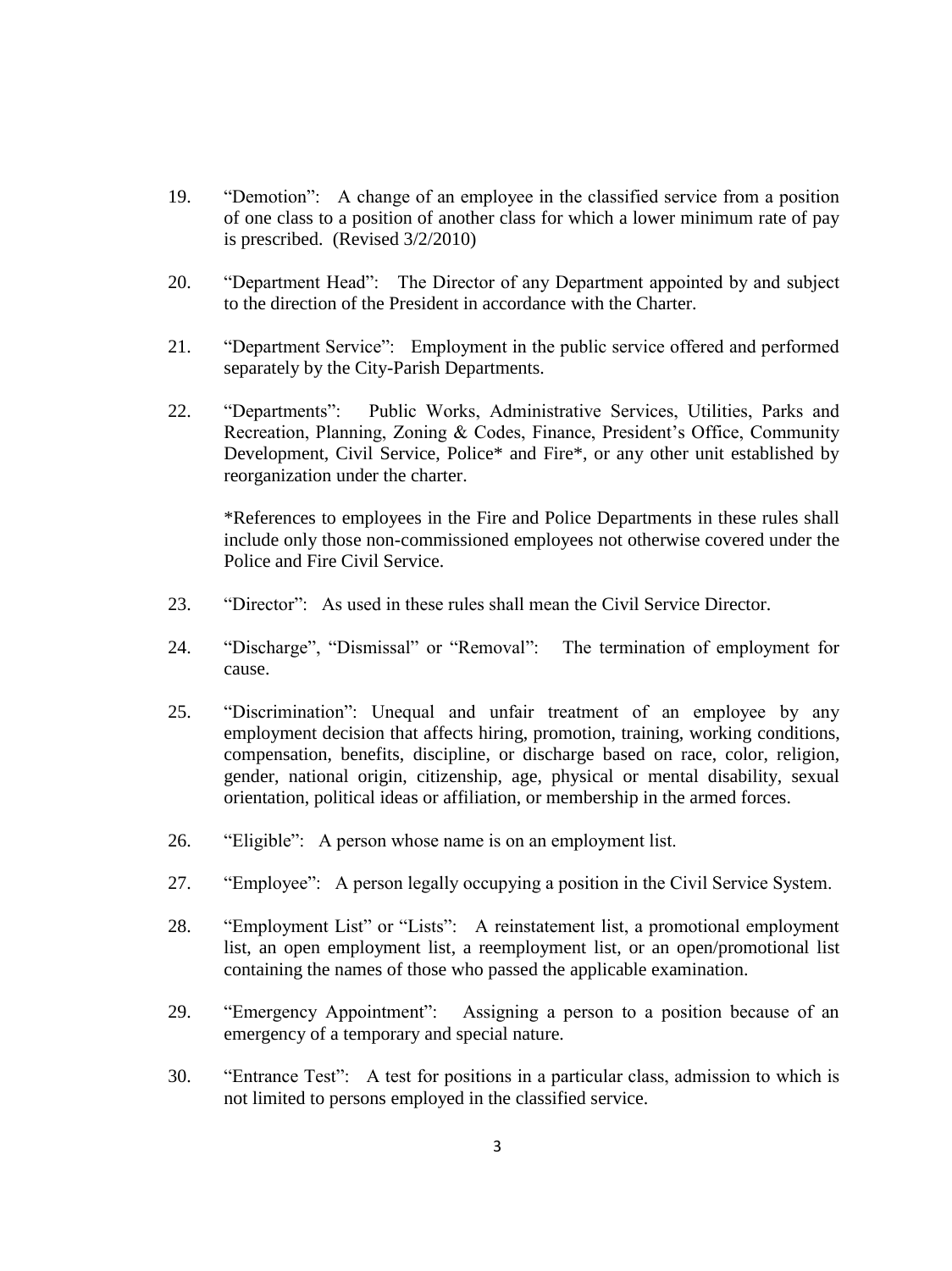- 31. "Examination": Examinations are devices or procedures developed or sanctioned by the Civil Service Office that, by means of numerical scores, measure merit of applicants.
- 32. "Funeral Leave": A paid leave of absence from regularly scheduled work hours granted to employees so that they may attend the funeral of a member of their family.
- 33. "Furlough": A period of absence from work without pay required of employees in order to avoid layoff.
- 34. "Gender": As used in these rules, shall mean both male and female gender even though only the male or female word is expressed therein.
- 35. "General Increase": An increase, by the same percentage, of all pay rates of all Civil Service employees, on the same date. *(Revised 5/10/16)*
- 36. "Governing Authority": The Lafayette City Council and/or Lafayette Parish Council, in accordance with the Charter. *(Revised 12/3/19)*
- 37. "Layoff": The removal of an employee because of lack of work, failure of financial appropriation, or other causes which do not reflect on the employee.
- 38. "List": The official register of names of persons eligible for appointment to the various classes of positions in the classified service.
- 39. "List of Nominees": The list of nominees named by the executive head of the institutions named in Section 4-15 of the Charter for the purpose of filling vacancies on the Civil Service Board.
- 40. "May": As used in these rules, it shall denote an ability to use discretion or contingency based on the facts of the situation.
- 41. "Merit Increases": A merit increase is an increase, which may vary, awarded to eligible employees at varying dates and is based upon the evaluation of work performance.
- 42. "Open List": A list of eligibles formed from the results of an examination open to the public with no promotional preferences given to permanent employees.
- 43. "Part-Time Labor": Labor hired for temporary work not to exceed nine (9) months per year, and paid on an hourly basis.
- 44. "Outside Agencies": All commissions, boards, or agencies not covered by the Charter.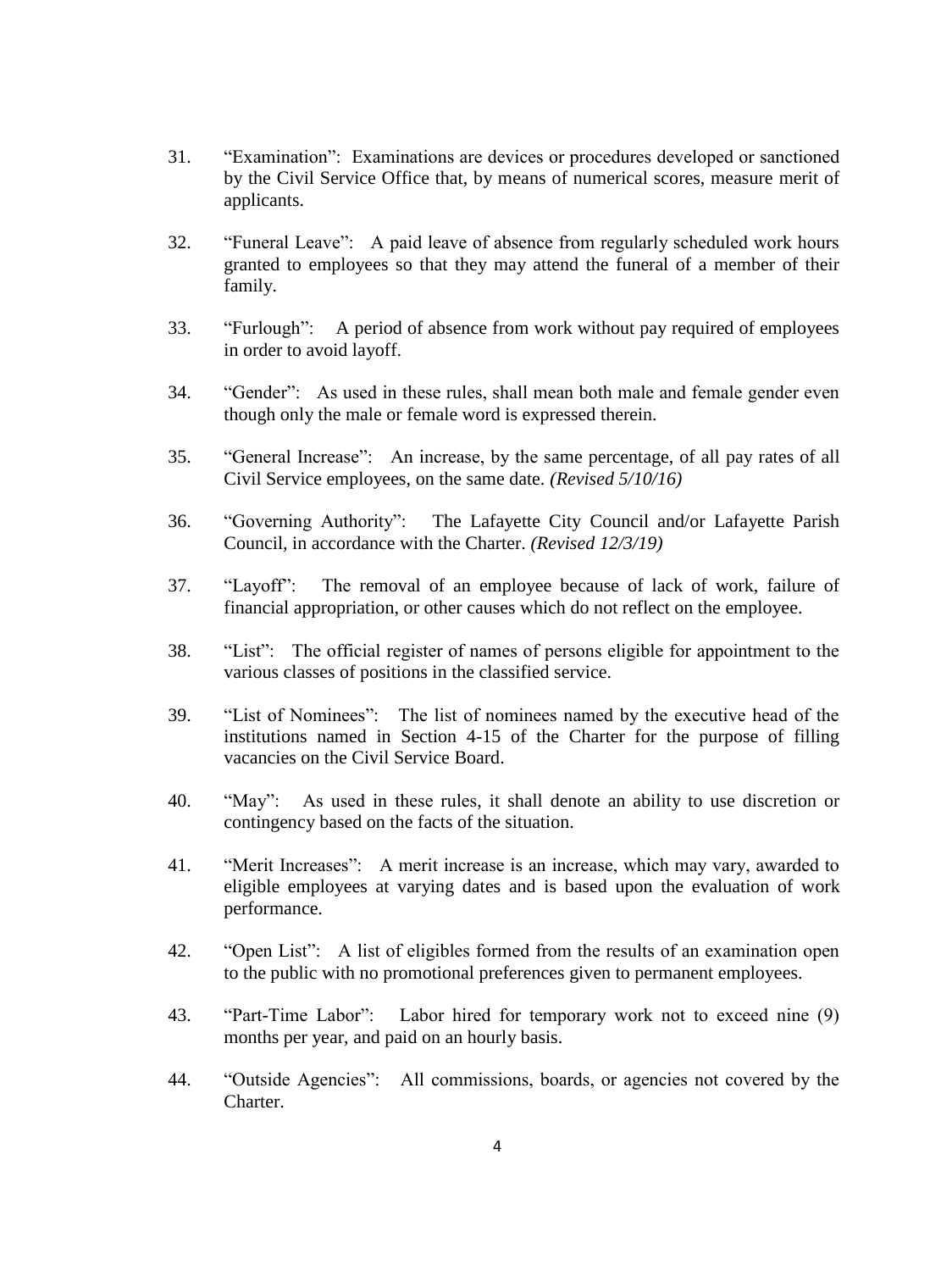- 45. "Pay": Salary, wage, fee, allowance, and all other forms of valuable consideration, or the amount of any one (1) or more of them earned by or paid to an employee, by reason of service rendered in any position, but does not include any allowance for expense authorized and incurred as incidence of employment.
- 46. "Pay Plan": All the rates of compensation prescribed by the Board for classes of positions in the classified service.
- 47. "Pay Range Assignment": The official determination by the Board, or the Director, of the Pay Plan Range to which a class is assigned.
- 48. "Position": Any office and employment in the classified service, the duties of which call for service to be rendered by one (1) person.
- 49. "Probationary Appointment": The appointment of an employee, following the certification of his name from a list, to begin or to continue his working test.
- 50. "Promotion": Shall mean a change of a regular employee in the classified service from a position of one class to a different position in a different class for which a higher minimum rate of pay is prescribed. For the purposes of promotion, the subminimum or apprentice rate may be considered as the minimum rate of pay.
- 51. "Promotional Employment List" or "Promotion List": An employment list containing the names of eligible persons who are regular employees in the classified Civil Service.
- 52. "Promotional Test": A test for positions in a particular class, admission to which is limited to regular employees in the classified service.
- 53. "Provisional Appointment": The temporary appointment of a person to a position in the absence of an eligible list or lack of a class title, pay range, or examination; or the temporary appointment of a classified employee to an unclassified director position. *(Revised 7/8/21)*
- 54. "Public Hearing": A hearing held after at least one (1) public notice in the official journal or journals of the Lafayette City-Parish Government not less than seven (7) calendar days before the meeting, at which any person may have a reasonable opportunity to be heard, in accordance with the rules and regulations adopted by the Board.
- 55. "Public Notice": Shall consist of the posting of a notice of intention on the part of the Board to take a certain action. This notice shall be posted on the Civil Service Office bulletin board and e-mailed to the President, City-Parish Council, all Department and Division Heads to be posted on their respective bulletin boards. (Revised 2/27/14)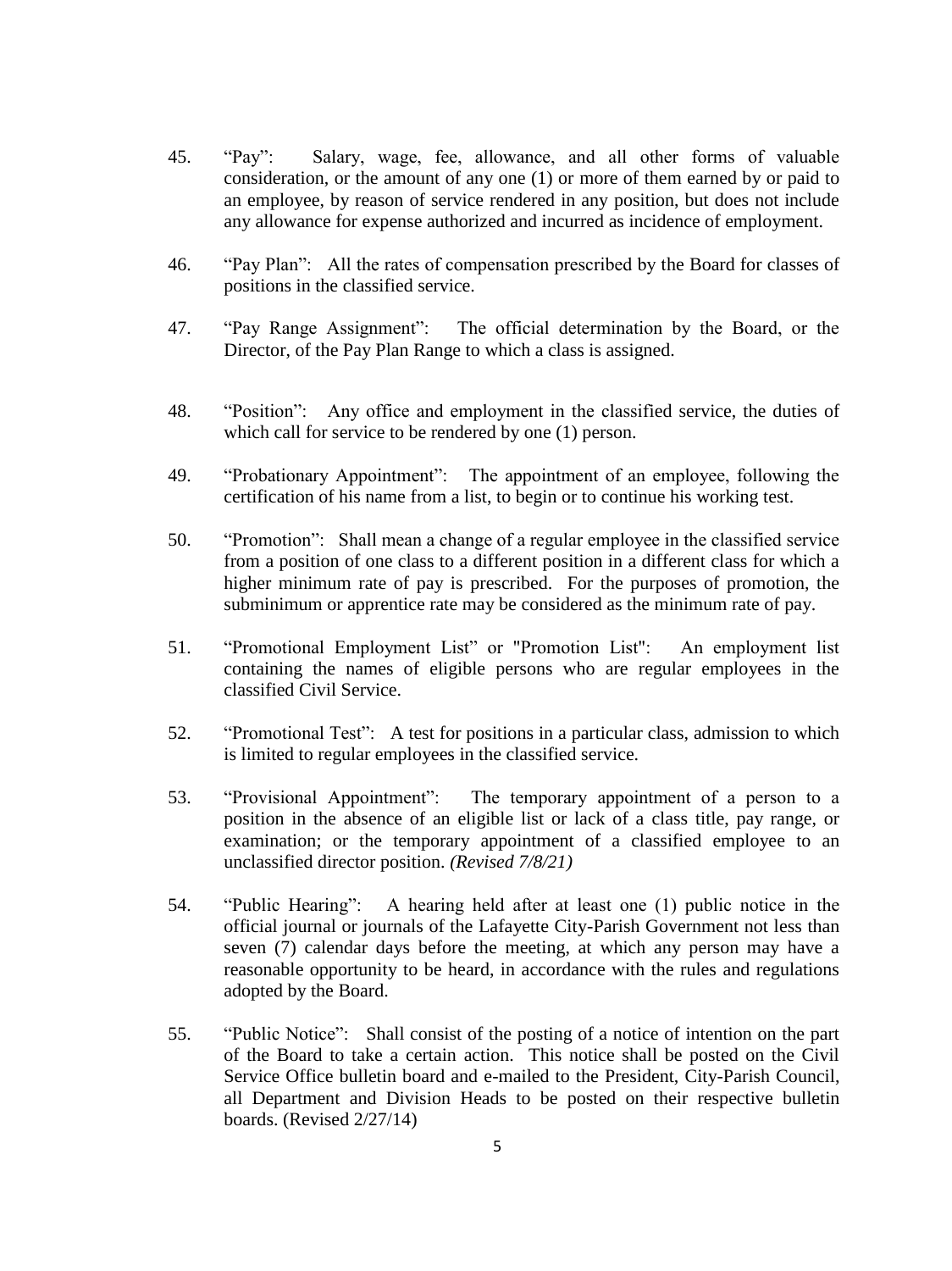- 56. "Range Number": Shall mean the number prescribed in the Pay Plan which identifies the minimum, midpoint, and maximum rate of pay assigned to a given class of positions.
- 57. "Reallocation": The change of a position from one class to another due to either an error in the previous allocation or a significant change in the duties and responsibilities.
- 58. "Reassignment": The change of an employee from a position in one (1) class to another different position in a different class, both classes of which have the same minimum rate of pay. (Revised 3/2/2010)
- 59. "Re-employment List": An employment list to restore former employees to employment in the same or similar class from which they were involuntarily separated through no fault of their own. This list shall not be applicable to persons who have been discharged.
- 60. "Regular Appointment": The confirmation of appointment of an employee who has been appointed from a list and has successfully completed his working test.
- 61. "Regular Employee": An employee who has been appointed to a position in the classified service after certification by the Civil Service Office and after completing his working test period.
- 62. "Reinstatement Employee List" or "Reinstatement List": An employment list containing names of persons eligible for reinstatement in positions in the same or similar class from which they have been demoted for reasons other than disciplinary action. *(Revised 5/25/22)*
- 63. "Removal" or "Dismissal": The termination of employment for cause.
- 64. "Resignation": The voluntary termination of employment by an employee.
- 65. "Selective Certification": Certification to an Appointing Authority, by the Director, of a list of names of persons who have been specifically selected from an appropriate employment list because of their possession of certain necessary and specified qualifications.
- 66. "Shall": As used in these rules, it shall denote an obligation or mandatory duty, without the use of discretion.
- 67. "Sick Leave": A paid leave of absence from regularly scheduled work hours granted to employees who have been disabled due to sickness or injury or who are receiving medical, dental, psychiatric, chiropractic, or optical treatment.